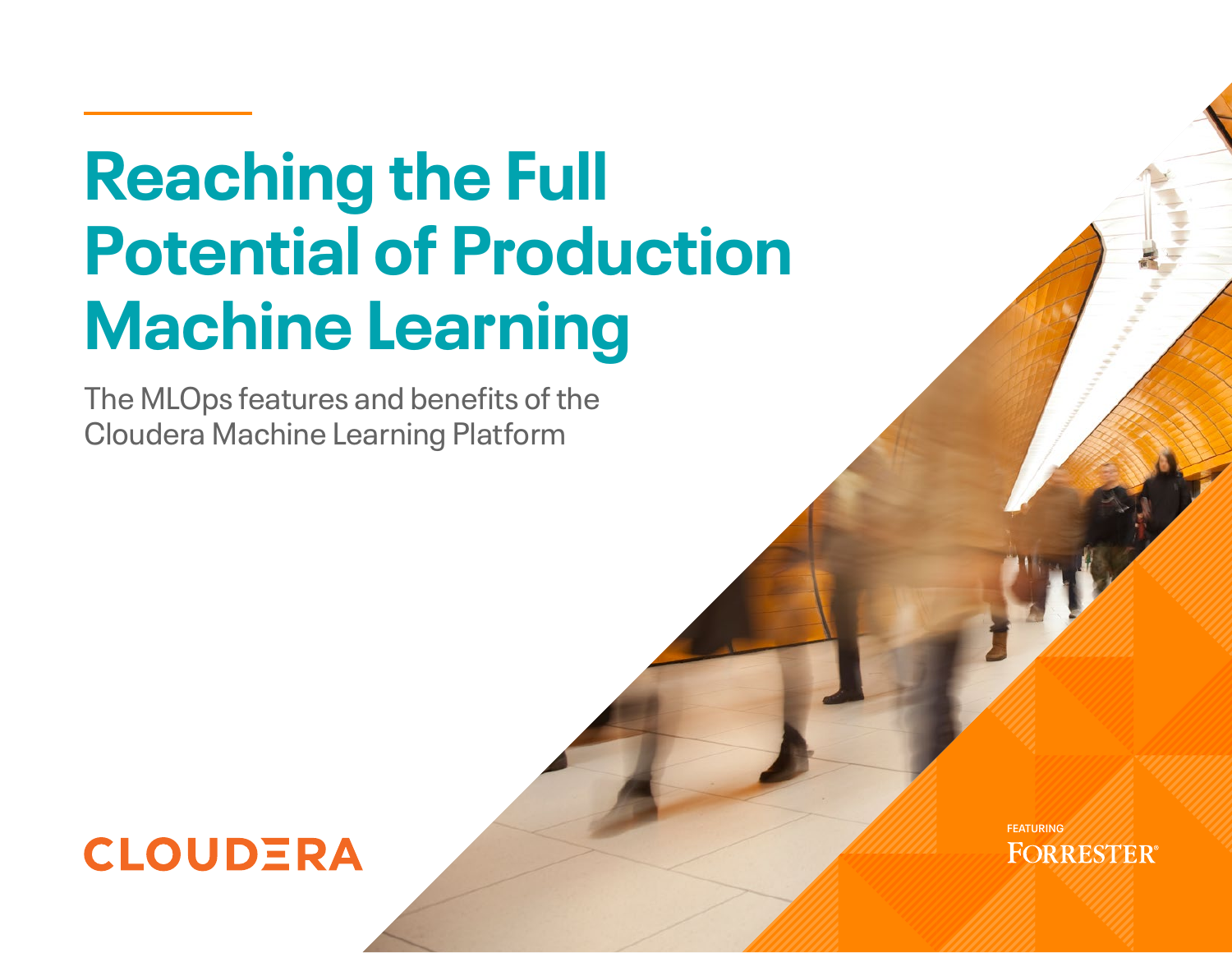### **Overcoming machine learning's scalablity problem**

When it comes to deploying and maintaining machine learning models at scale, the majority of enterprises find themselves coming up short.

The process of developing machine learning models is, by its very nature, experimental. However, the goal of any enterprise machine learning initiative is to deliver new business value. For that to happen, models eventually have to move into production—and that makes experimentation only half of the equation.

It's that leap from the lab to the production environment where most enterprises fall short. However, even if an enterprise succeeds in moving a handful of models into production, they can still struggle to manage, monitor, and govern those models. And the thought of scaling to hundreds or even thousands of machine learning models can feel daunting.

That's where machine learning operations (MLOps) comes in. It's a set of defined processes, best practices, and capabilities machine learning teams use from experimentation to production, helping them manage, deploy, monitor, retrain, and govern models at scale.

Cloudera Machine Learning (CML) with MLOps encapsulates those elements of MLOps so enterprises can successfully operationalize the entire machine learning lifecycle. On a single end-to-end platform, teams can seamlessly leverage their data pipelines directly from the source, experiment and train models in any language and with any libraries, deploy models into production—and then manage those models and the underlying data with total transparency and control.

In [MLOps in Enterprise Production Machine Learning](https://www.cloudera.com/content/dam/www/marketing/resources/analyst-reports/cldr-forrester-mlops-enterprise-production-ml-letter.pdf.landing.html), Forrester analyst Dr. Kjell Carlsson answered

common questions enterprises have about MLOps. This eBook provides a closer look at the critical role MLOps plays in a sustainable, scalable enterprise machine learning production environment and how CML with MLOps is poised to change the enterprise machine learning landscape.

#### **Source**

Artificial Intelligence: The Next Digital Frontier, McKinsey Global Institute, June 2017

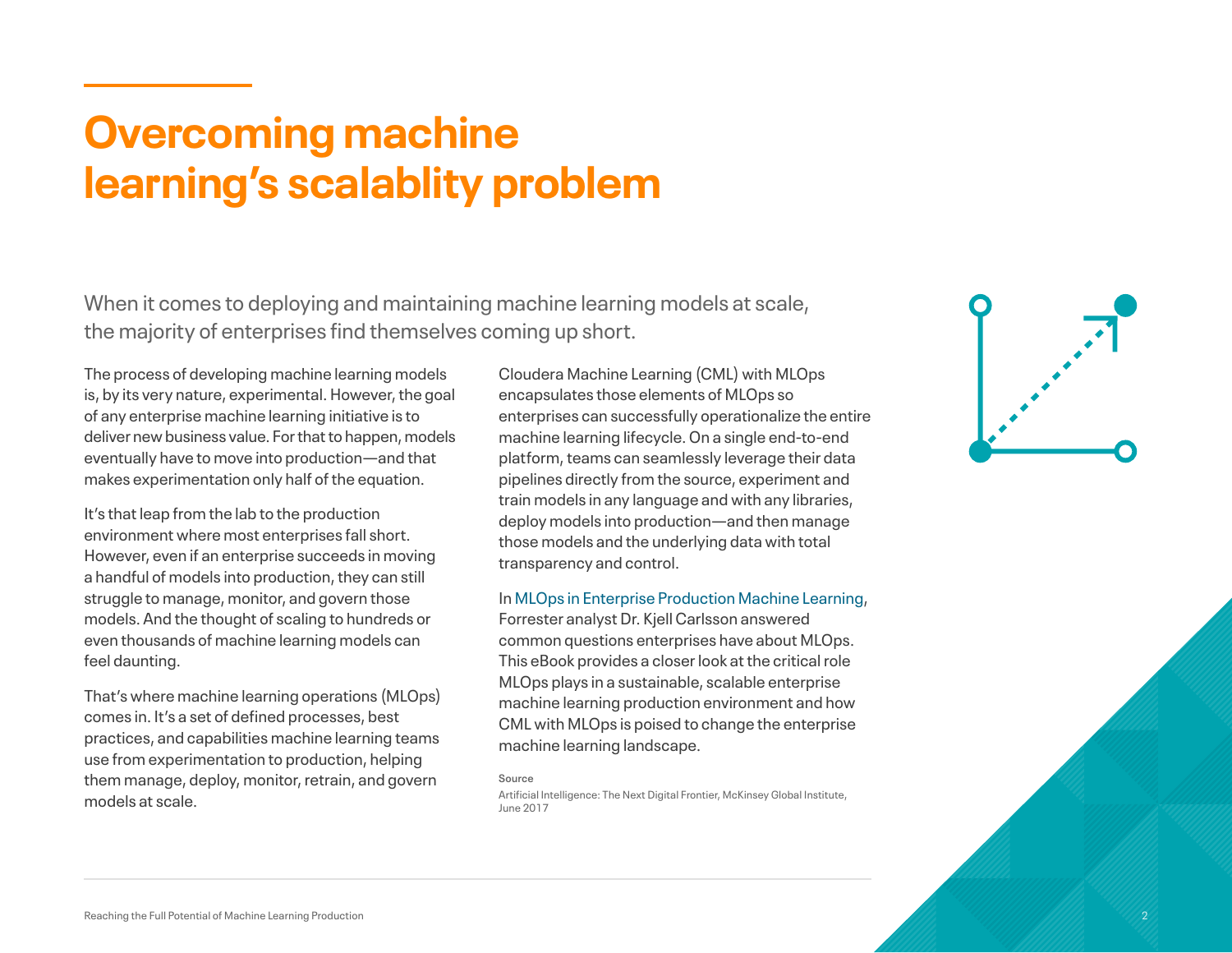

of enterprise machine learning projects never make it beyond the experimental stage.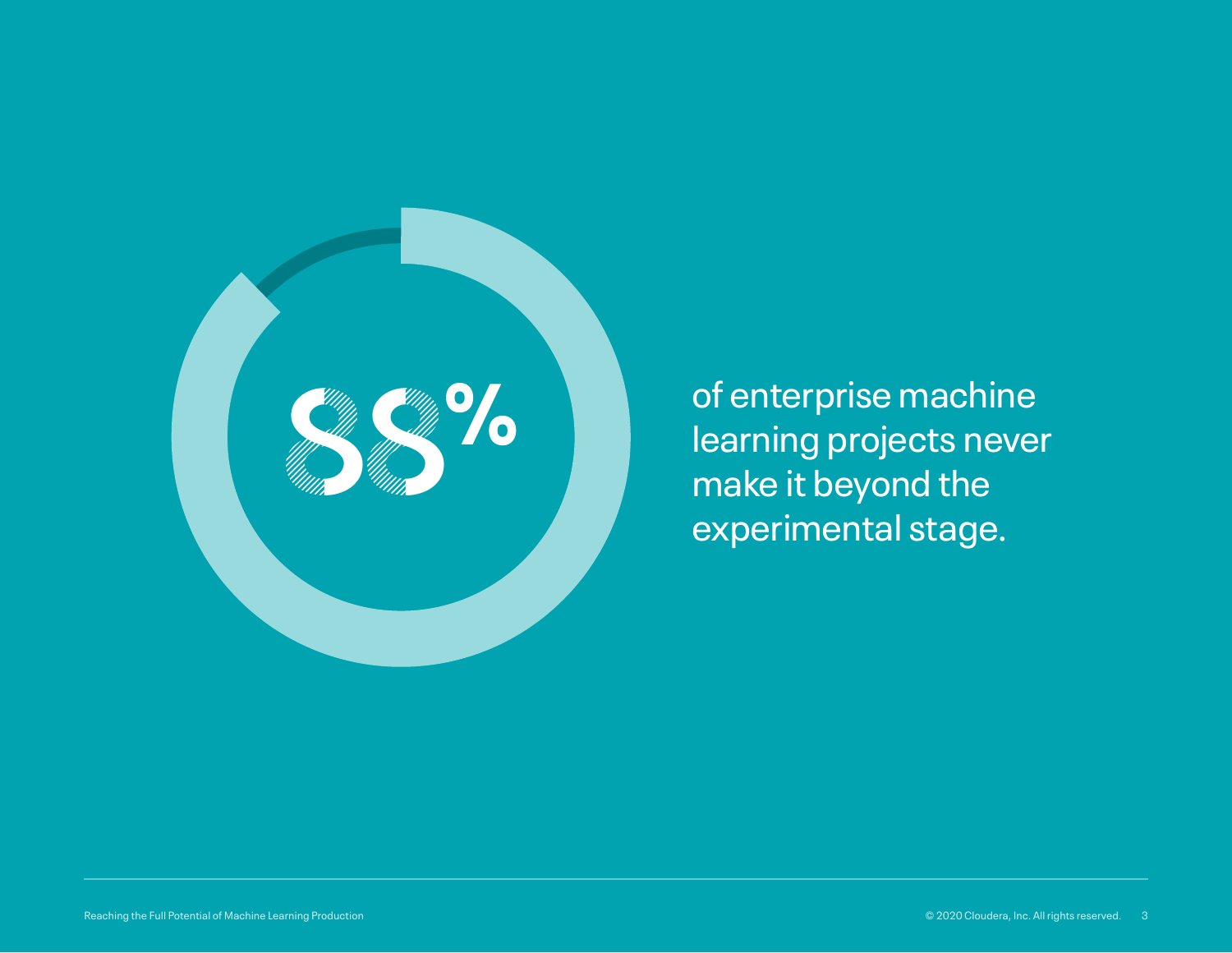### **Why your enterprise needs MLOps**

MLOps helps data scientists and machine learning engineers collaborate seamlessly, iterate quickly and move machine learning models into production efficiently.

By enabling you to move machine learning models into production faster —and by making the management and maintenance of those models easier—MLOps carries with it the promise to unlock the business value of accurate, scalable machine learning models.

CML with MLOps fulfills that promise. It provides a single platform to build, train, deploy, operate, and scale machine learning models. It also enables collaboration between machine learning teams and business users.



"Business stakeholders rarely know exactly what they will need until it has been developed, and by helping iterate faster, MLOps also drives innovation and value in terms of delivering solutions that serve the business better."

MLOps in Enterprise Production Machine Learning, Forrester, May 2020

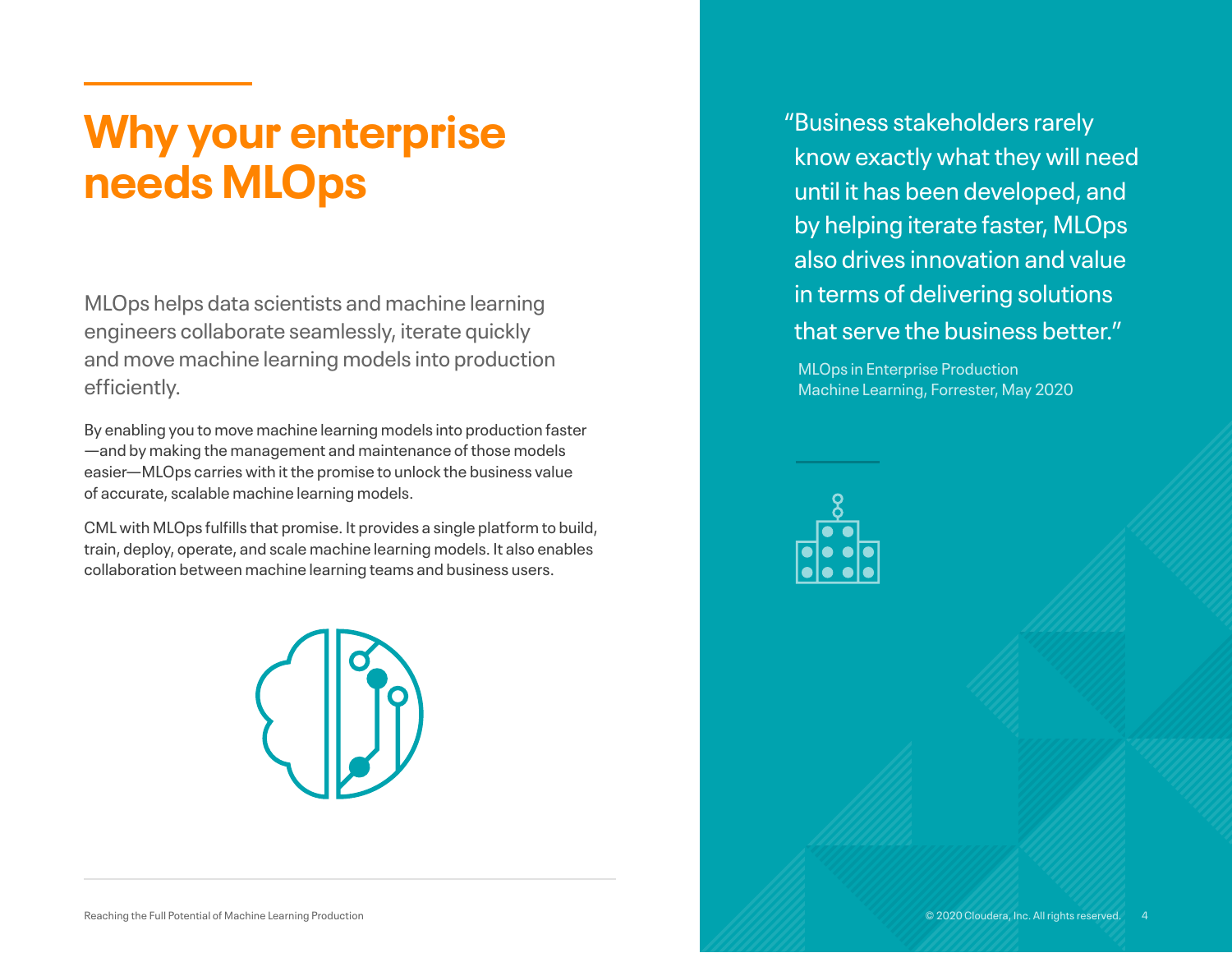# boooc

### **Visibility and control**

CML with MLOps provides iterative, full lifecycle monitoring and lineage tracking across teams within the Cloudera Enterprise Data Cloud. From data sourcing to IT to production environments, this infrastructure supports multiple analytic functions working together on the same data while maintaining strict security, governance, and control measures.

Visibility across the full machine learning lifecycle eliminates silos and streamlines workflows across teams, mitigating the machine learning "black box" threat. And with increased visibility and control, teams can set model governance rules to respond quickly to mission-critical changes in production environments, operate models holistically, and continuously deliver results securely.



### **Power and ease**

Data science teams can use CML with MLOps to mitigate the IT and siloed point solution roadblocks data science teams traditionally face when they need to access the necessary resources, IDEs, or libraries.

CML with MLOps supports hybrid deployments and can be utilized across multiple cloud services, such as Microsoft Azure and Amazon Web Services. Once models are deployed, you can scale operations with streamlined tools that ensure models in production are properly maintained and serving use cases across the business. CML with MLOps also implements universal standards—including model metadata, terminology, and prediction tracking—making deployment, monitoring, and governance cost-effective, repeatable, and transparent across your enterprise.



#### **Results and confidence**

With the ability to take workflows into production at scale and manage your machine learning projects with total transparency, you can automate business processes, harness predictive analytics, and create new products and services.

Due to the transparent, explainable, and governed nature of CML with MLOps, enterprise leaders can feel confident about using machine learning models and predictions in business decision making. CML with MLOps provides a visual interface for business teams to better understand underlying data, bridging any communications and skills gap between them and data scientists.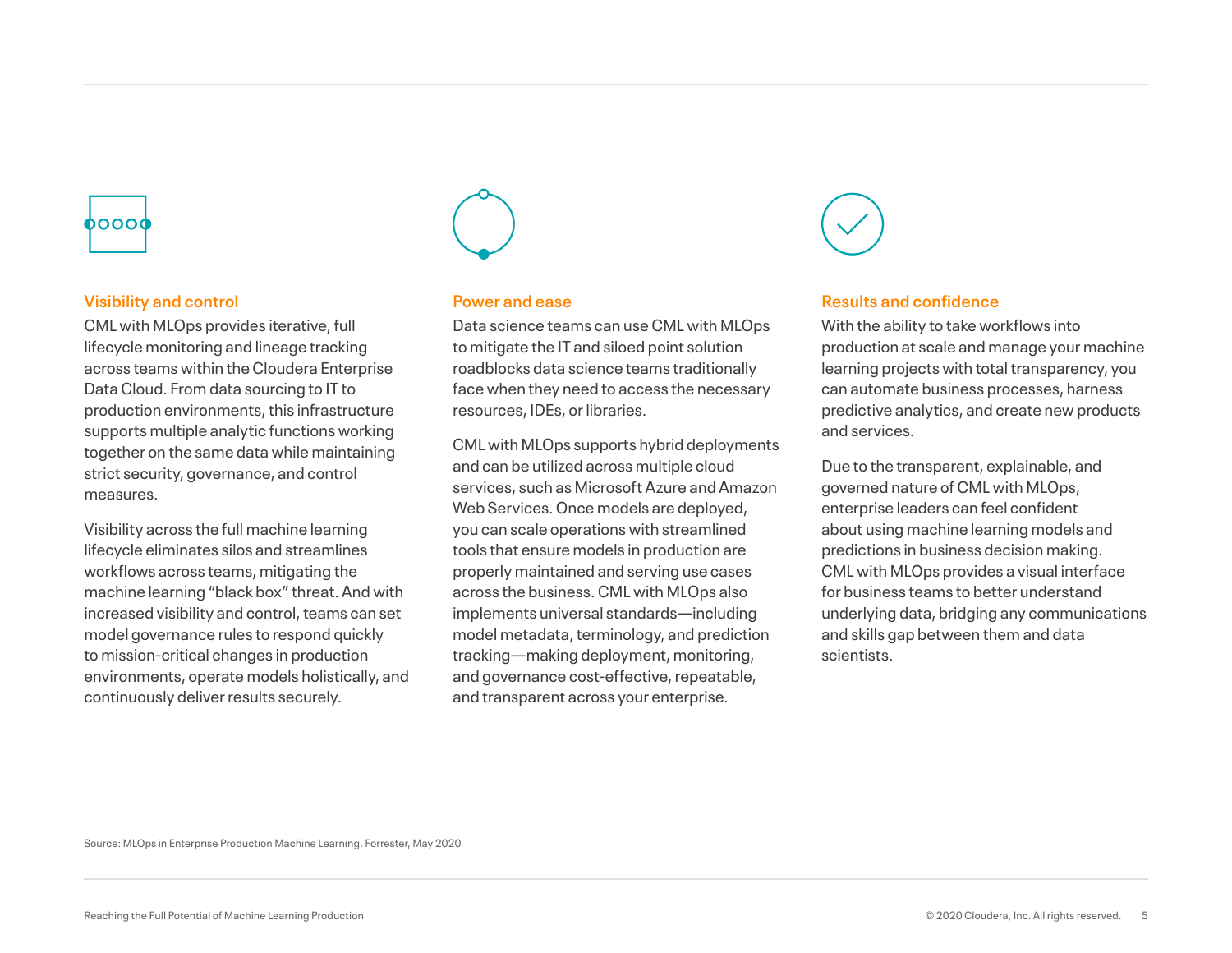# **Key capabilities for production machine learning at scale**

To operationalize the machine learning lifecycle, you need an end-to-end ML platform with MLOps capabilities that provides open standards-driven accuracy monitoring, model cataloging, and ongoing governance from data source to business use cases.

While there are many capabilities required for operationalizing machine learning at scale, Forrester categorizes the most important ones into the three main segments of production machine learning: deployment and serving, monitoring, and collaboration and governance.



"Fast-growing firms were 3x more likely to be able to get their models into production and to monitor and retrain them on an ongoing basis."

MLOps in Enterprise Production Machine Learning, Forrester, May 2020

**11 Summary Summary Service**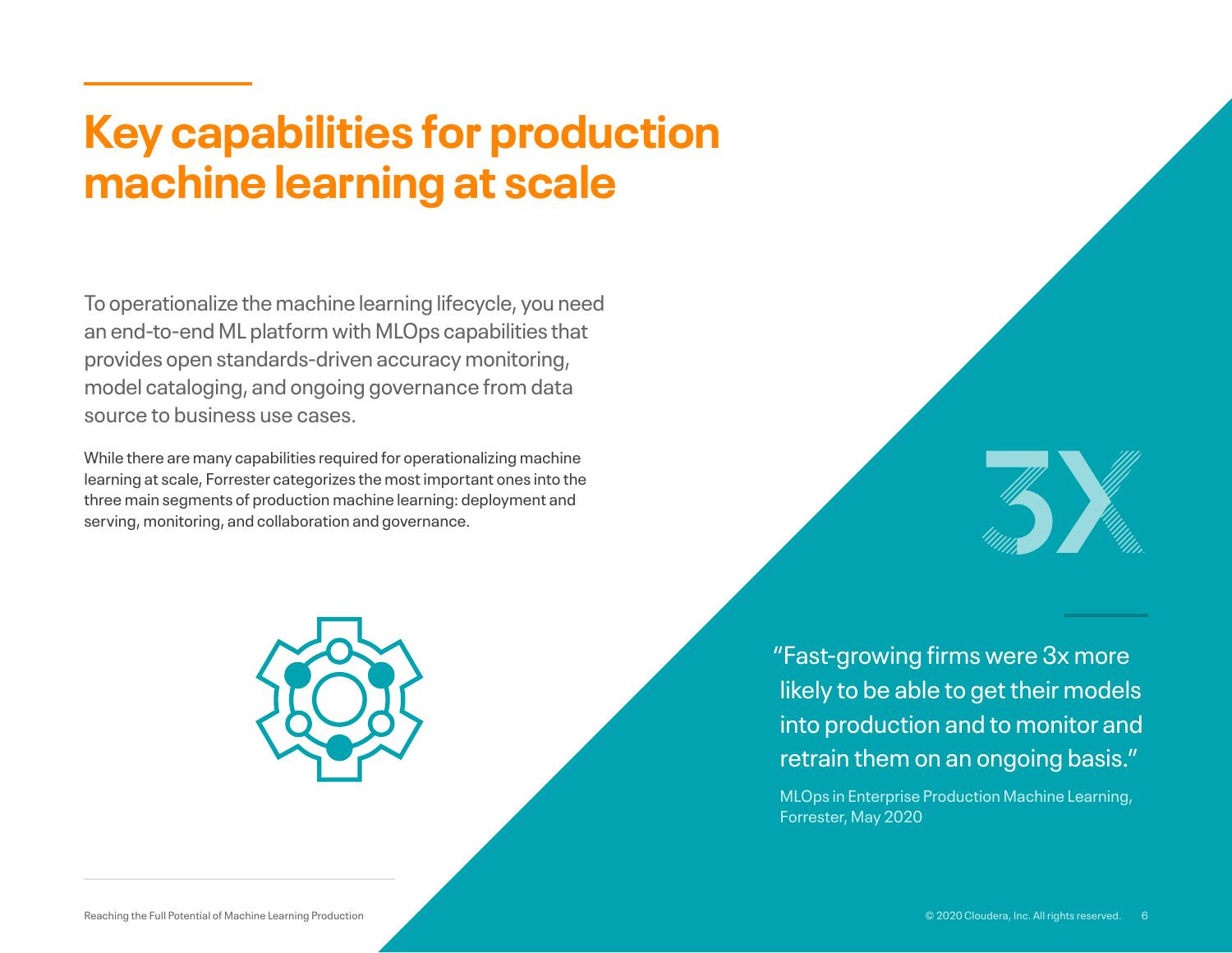

### **Deployment and serving**

CML with MLOps streamlines model deployment, making it frictionless and predictable. It's also built for intensive enterprise machine learning workloads, so IT administrators and data scientists can ensure high availability serving of machine learning models at scale with no downtime.

Data scientists are able to use the notebook or IDE of their choice to build, package, and deploy machine learning models—including open source tools and frameworks. This means they're never boxed in and forced to use tools and frameworks they may not be familiar with using. CML with MLOps supports Python, R, and Scala ecosystems along with RStudio, PyCharm, and Jupyter Notebook IDEs.

Machine learning teams can also deploy to and scale in on-premises, multi-cloud, or hybrid cloud environments—wherever running a model makes the most sense.



### **Monitoring**

Using CML with MLOps, data scientists and machine learning engineers can track technical metrics—like uptime and throughput—and prediction metrics such as model accuracy and drift on an ongoing basis. Operators can track model performance against operational, accuracy, and business KPIs. Teams will be alerted to mission-critical issues with production environments, so potential problems can be addressed without disrupting models in production.

Additionally, guardrails can be put in place for the automatic scaling of both CPU and GPU compute resources, so usage stays within an acceptable range which helps keep budget under control.



#### **Collaboration and governance**

CML with MLOPs was built for end-to-end governance—from data pipelines to data science workloads to models in production. Teams can employ repeatable workflows, streamline model operations, and deliver models into production with inherited security and unified authorization.

CML with MLOps also enables model cataloging by supporting the governance of large volumes of machine learning models. Data scientists and machine learning engineers will be able to leverage a first class model catalog and full lifecycle lineage built on the open source governance and metadata framework—Apache Atlas.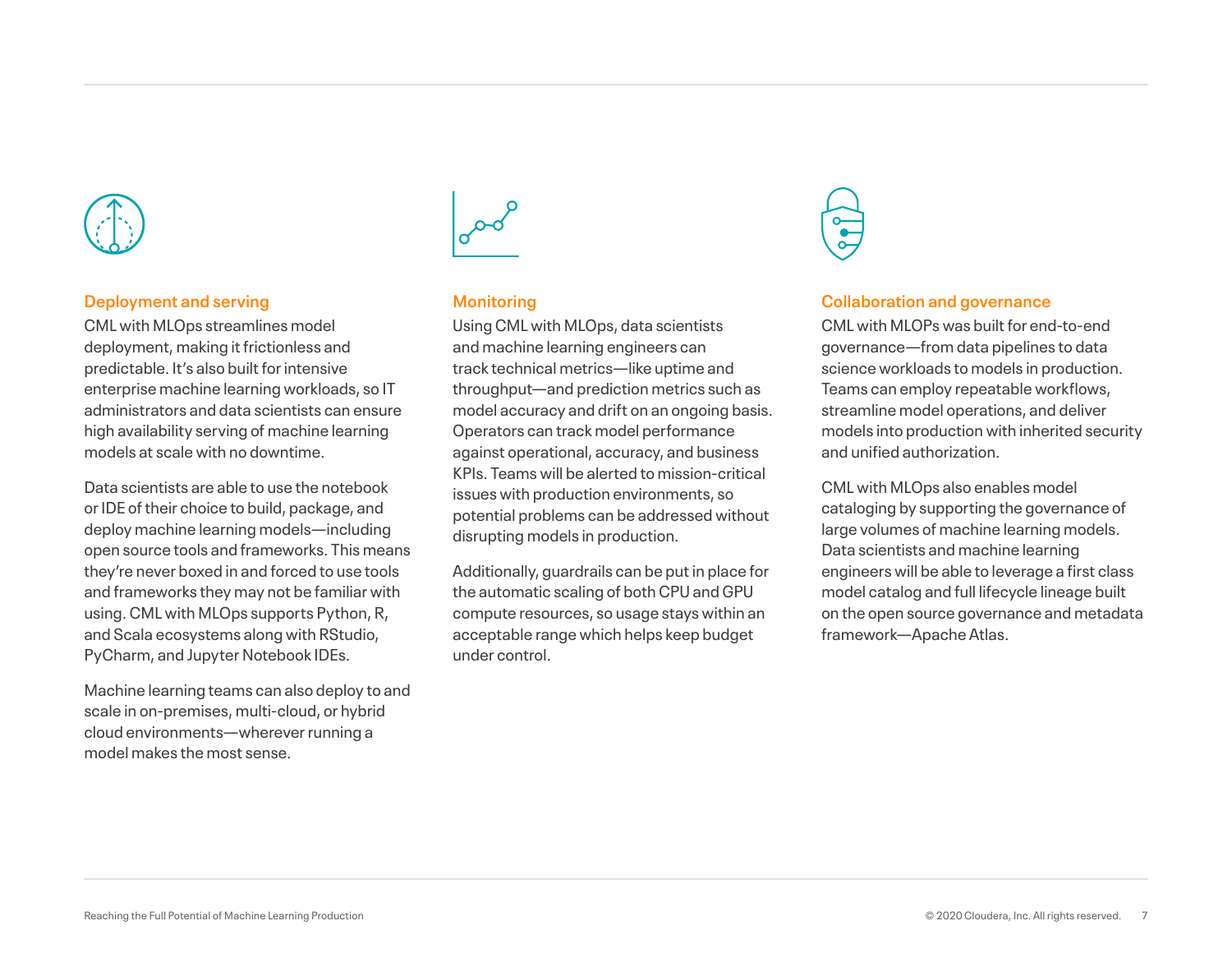# **MLOps—the future foundation of enterprise machine learning**

"If you don't develop your MLOps capabilities, it is a good bet that your business competitiveness will decline."1 MLOps in Enterprise Production Machine Learning, Forrester, May 2020<br>MLOps in Enterprise Production Machine Learning, Forrester, May 2020<br>MLOps in Enterprise Production Machine Learning, Forrester, May 2020

Forrester predicts that enterprises investing in an end-to-end MLOps platform will yield greater business value from their machine learning efforts. They'll be able to "detect and adjust to changes in the market faster as they will be reflected in the distribution of the data their models are consuming, the predictions their models are making, as well as the resulting outcomes."1

Conversely, Forrester expects enterprises pushing ahead without an MLOps strategy will continue to struggle getting their models into production. By not taking the necessary and diligent steps to operationalize machine learning, these enterprises will likely fail to realize the full business potential of their machine learning efforts.

### **Achieve production machine learning at scale**

If MLOps bridges the gap between experimentation and production, then CML with MLOps paves the way forward for innovative production machine learning at scale. It gives data scientists unfettered access to data for analysis and modeling and it bridges the workflow and skills gap so they can move models easily from experimentation to full-scale production.

Data scientists get access to the resources they need, regulatory compliance can be maintained and proven, and machine learning teams work alongside business users to understand the needs of the enterprise and the business impact of their machine learning models.

higher than industry average profit margins reported for enterprises successfully employing machine learning in the business.2

#### Sources:

1 MLOps in Enterprise Production Machine Learning, Forrester, May 2020

2 Artificial Intelligence: The Next Digital Frontier, McKinsey Global Institute, June 2017